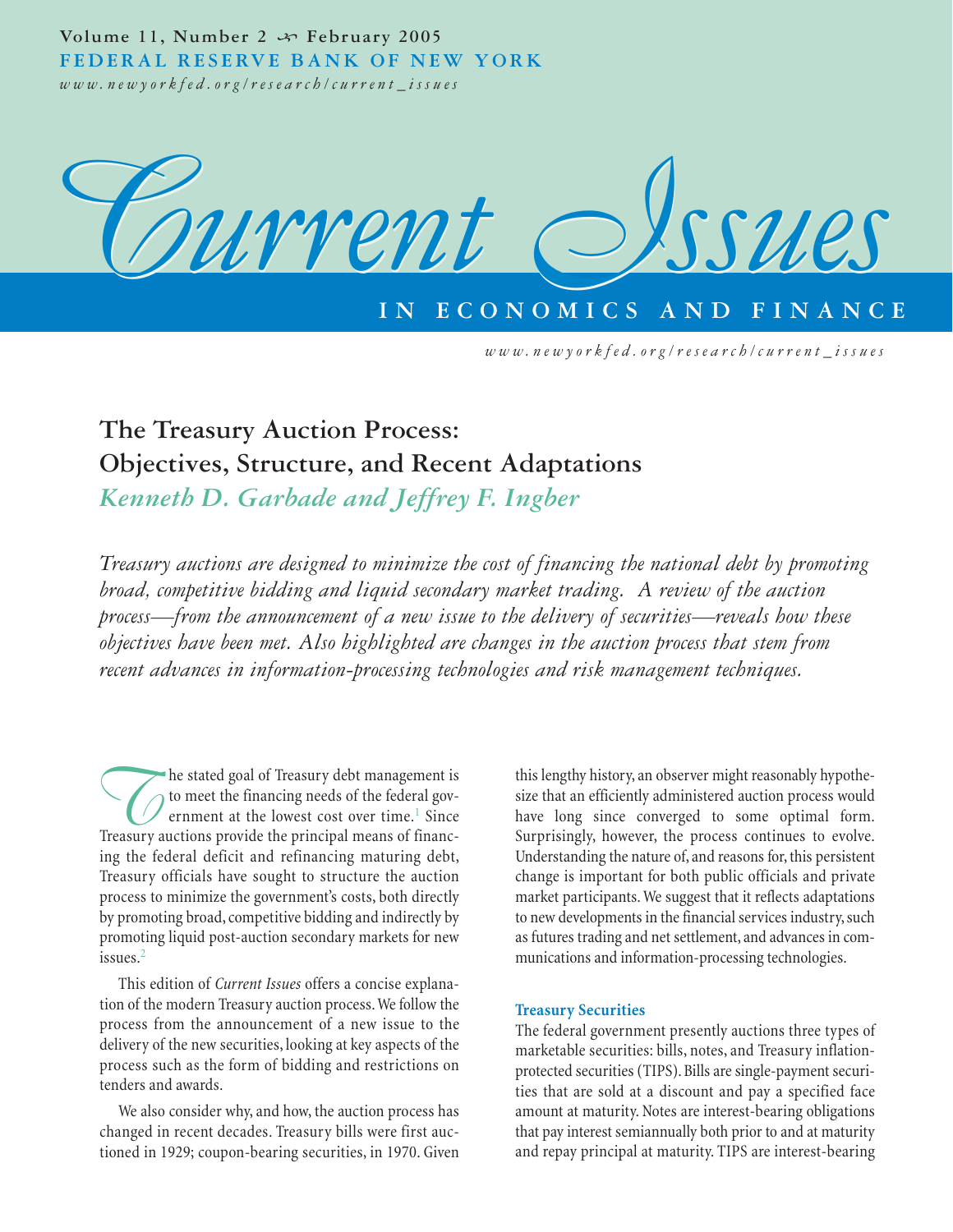securities whose payments are indexed to the monthly nonseasonally adjusted *U.S. City Average All Items Consumer Price Index for All Urban Consumers,* published by the U.S. Department of Labor's Bureau of Labor Statistics.

The Treasury auctions an astonishing quantity of securities. In calendar year 2003, it auctioned \$3.42 trillion of securities, including \$2.78 trillion face amount of bills, \$616 billion principal amount of notes, and \$26 billion indexed principal amount of TIPS, in a total of 202 auctions. Most of the auction proceeds went to redeem maturing issues (\$2.83 trillion) or to bridge short-term gaps between expenditures and receipts (\$229 billion), but \$363 billion was new money.

Marketable Treasury securities come in two forms: entries in book-entry accounts at Federal Reserve Banks and entries in book-entry accounts in *TreasuryDirect*. The Federal Reserve book-entry securities system is operated by the Federal Reserve District Banks in their own capacity and as fiscal agents for the United States. The system maintains the primary records of bill, note, and TIPS holdings of depository institutions and certain other entities. (Depository institutions hold book-entry securities on behalf of their customers as well as for their own account.) *TreasuryDirect* is a proprietary Treasury book-entry system introduced in 1986 to accommodate retail investors that buy securities at original issue and typically hold them to maturity.

# **The Auction Announcement and When-Issued Trading**

The Treasury auction process begins with an announcement by the Treasury that it will soon auction a specified quantity of a particular security. For example, at 11 a.m. on Monday, August 23, 2004, Treasury announced that it would auction \$24 billion of new two-year notes on August 25 for delivery and payment on Tuesday, August 31. The announcement did not specify a coupon rate for the notes. As explained below, the auction would determine the coupon rate as well as the issue price of the notes. Note, however, that the Treasury sometimes "reopens" a security by selling additional amounts of an outstanding issue. In the case of a note or TIPS reopening, the coupon rate on the new securities is identical to that on the outstanding securities and is not determined in the auction process.

Immediately following the announcement of a forthcoming auction, dealers and other market participants begin to trade the new security on a when-issued basis. Secondary market transactions in outstanding Treasury securities typically settle on the business day after the trade date, when sellers deliver securities to buyers and receive payment. When-issued transactions, by contrast, settle on the issue

date of the new security (which can be as much as a week or more after a trade is negotiated) because the security is not available for delivery at any earlier date.

When-issued trading enables market participants to contract for the purchase and sale of a new security before the security has been auctioned. This type of trading is important because public dissemination of the yield at which a new note is trading, or the discount rate at which a new bill is trading, provides valuable information about the market's appraisal of the prospective value of the security. The Joint Report on the Government Securities Market prepared by the U.S. Department of the Treasury, the Securities and Exchange Commission, and the Board of Governors of the Federal Reserve System pointed out that when-issued trading "reduces uncertainties surrounding Treasury auctions by serving as a price discovery mechanism. Potential . . . bidders look to when-issued trading levels as a market gauge of demand in determining how to bid at an auction" (1992, p. A-6). When-issued trading thus contributes to the Treasury's goal of promoting competitive auctions by enhancing market transparency.

A particularly important part of pre-auction when-issued trading involves purchases by private investors from dealers.<sup>3</sup> The purchases have two significant distributional effects. First, they facilitate distribution of a new issue ahead of its auction. The Joint Report noted that when-issued trading "benefits the Treasury by . . . stretching out the actual distribution period for each issue, . . . allowing the market more time to absorb large issues without disruption" (p. 9). Second, when-issued sales by dealers to private investors leave the dealers with a need to make offsetting purchases in the auction, concentrating bidding interest in the hands of market participants that have a substantial financial incentive to identify correctly the price that balances demand with supply.

## **Auction Structure**

An auction market participant can submit either (a) one or more competitive bids, each specifying a minimum yield at which the participant is prepared to buy a specified quantity of notes (or a minimum discount rate at which it is prepared to buy a specified quantity of bills), or (b) a single noncompetitive bid, specifying the quantity of securities that it is prepared to buy at whatever price is paid by successful competitive bidders.<sup>4</sup> Noncompetitive bids are limited to \$5 million and are usually due before 12:00 noon (ET) on the day of an auction.<sup>5</sup> Competitive bidding usually closes at 1:00 p.m.

The Treasury conducts note auctions in a "single-price" format. After the close of bidding, it subtracts the noncompetitive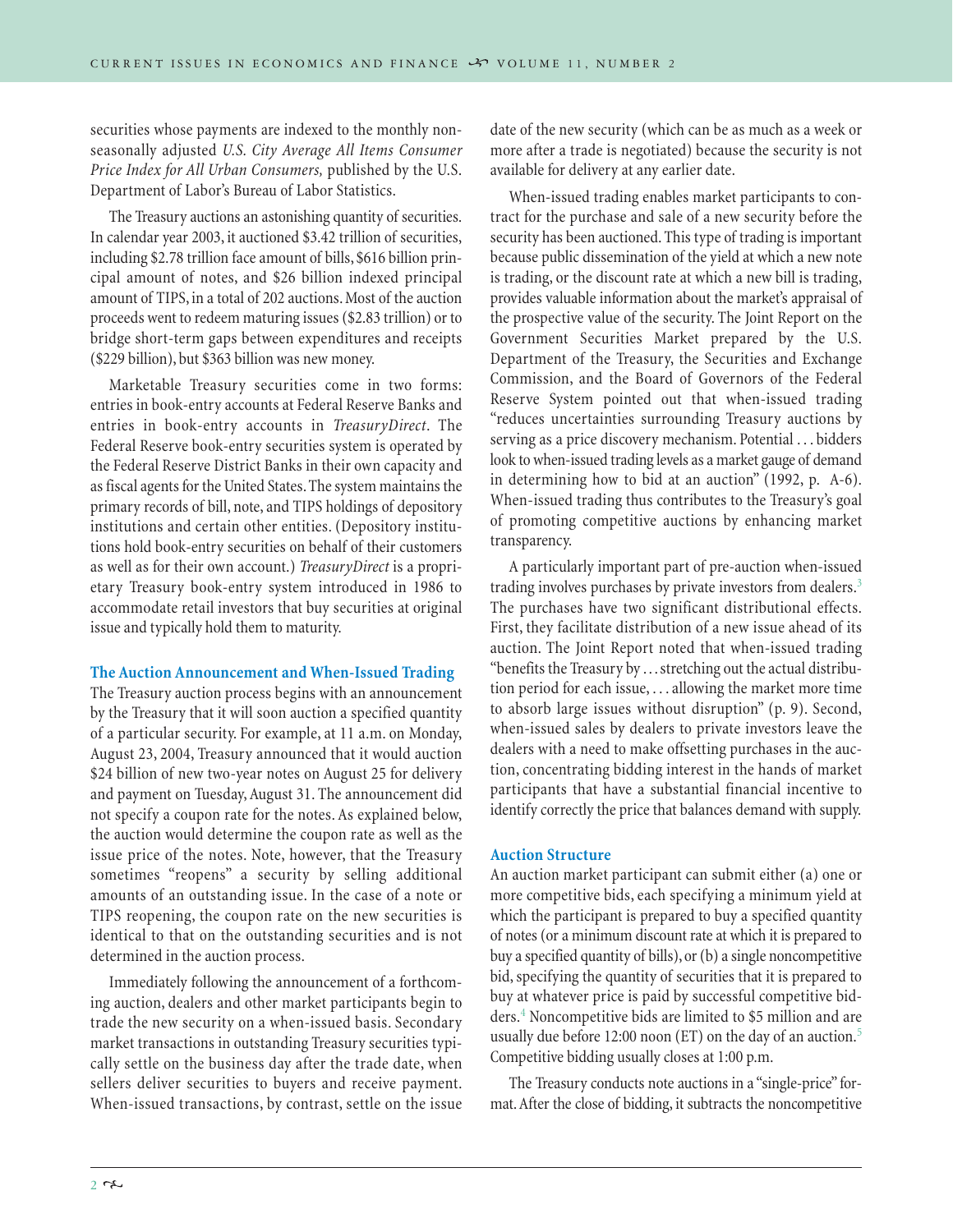bids from the total quantity of securities offered and then accepts competitive bids, in order of increasing yield, until it has exhausted the offering. The highest accepted yield is called the "stop." Bids specifying yields below the stop are filled in full, bids above the stop are rejected, and bids at the stop are filled on a pro rata basis.<sup>6</sup> All auction awards are made at a single price, computed from the yield at which the auction stopped. If the note does not reopen an outstanding note, the coupon rate on the note is set at the highest level, in increments of 1/8 percent, that does not result in a price greater than 100 percent of principal (see the example in Box 1). Bill and TIPS auctions are similar, except that competitive bids for bills are specified in terms of discount rates rather than yields and there is no coupon rate on a bill.

The 1990s witnessed several important changes in auction structure, including a change from a "multiple-price" format (in which successful competitive bidders paid prices computed from their own bid yields rather than from the stop), a significant elaboration of restrictions on auction awards, and an increase in the arithmetic precision with which bids are expressed. Each of the changes was motivated

# Box 1

# **The August 2004 Auction of Two-Year Notes**

On Wednesday, August 25, 2004, the Treasury auctioned \$24 billion of two-year notes that would be issued on August 31 and that would mature on August 31, 2006. It received noncompetitive bids for \$994,798,000 of the notes, and competitive bids for \$51,580,904,000.

After allocating enough notes to satisfy the noncompetitive bids, the Treasury had \$23,005,202,000 notes remaining to be sold to competitive bidders. Accepting bids in order of increasing yield, the Treasury stopped at a yield of 2.494 percent. All bids specifying yields below 2.494 percent were accepted in full; a bid at 2.494 percent was allocated 32.34 percent of the amount specified. (The allocation at the stop is the ratio of (a) the quantity of securities that remain to be sold at the stop to (b) the quantity bid at the stop, rounded up to two digits to the right of the decimal point.) At that allocation, the Treasury actually sold a total of \$23,005,209,000 notes to competitive bidders.

The highest coupon rate that did not produce a price greater than 100 percent of principal was 2 3/8 percent. At that coupon rate, the price of the notes, rounded to three digits to the right of the decimal point, was 99.769 percent of principal.<sup>a</sup>

by the Treasury's interest in promoting competitive bidding and liquid secondary markets.

**Auction format.** The best-known feature of a Treasury auction—the single-price format—was introduced in 1992. The change from the earlier multiple-price format was part of a major overhaul of the auction process that followed several violations of auction rules in 1991.

Treasury first adopted the multiple-price format when it initiated bill auctions in 1929 and it continued to use that format when it introduced auctions of coupon-bearing securities in the early 1970s. However, when the auction process came under scrutiny in 1991, public officials became interested in alternative formats that might appeal to more investors and that might lead to lower financing costs. Several academics had suggested earlier that single-price auctions might reduce financing costs (see Carson [1959], Friedman [1960, 1963], and Smith [1966]). In a single-price auction, a participant can bid its actual reservation yield for a new security, that is, the minimum yield at which it is willing to buy the security. The bidder certainly has no reason to bid a lower yield, but if the auction stops at a higher yield it will get the full benefit of buying at that higher yield. In contrast, the multiple-price format encourages a participant to bid higher than its reservation yield in hopes of getting the security on more favorable terms.

Whether the Treasury would be better off selling securities in a single-price format or a multiple-price format was a matter that could only be resolved by empirical analysis.<sup>7</sup> In September 1992, the Treasury announced that, in an experiment, it would begin to auction two-year notes and five-year notes in the single-price format. It subsequently produced two empirical studies analyzing the results of the experiment (see Box 2). Although the evidence was not unambiguous, the Treasury decided in October 1998 that it justified extending the single-price format to all auction offerings.

**Restrictions on auction awards to competitive bidders.** In the interest of fostering a liquid post-auction secondary market for a new issue, the Treasury limits the maximum auction award to a single bidder to 35 percent of the offering, less the bidder's "reportable net long position" in the security. A bidder's net long position is the sum, as of one-half hour before the close of bidding, of

(a) when-issued, forward, and futures contracts for the security and for principal STRIPS to be derived from the security (STRIPS—an acronym for Separate Trading of Registered Interest and Principal of Securities—are single-payment claims for the respective interest and principal payments from a couponbearing security) and

<sup>&</sup>lt;sup>a</sup>In September 2004, the Treasury began to compute invoice prices to six digits of precision to the right of the decimal point. See the Treasury's "August 2004 Quarterly Refunding Statement,"August 4, 2004, available at <http://www.treas.gov/press/releases/js1825.htm>.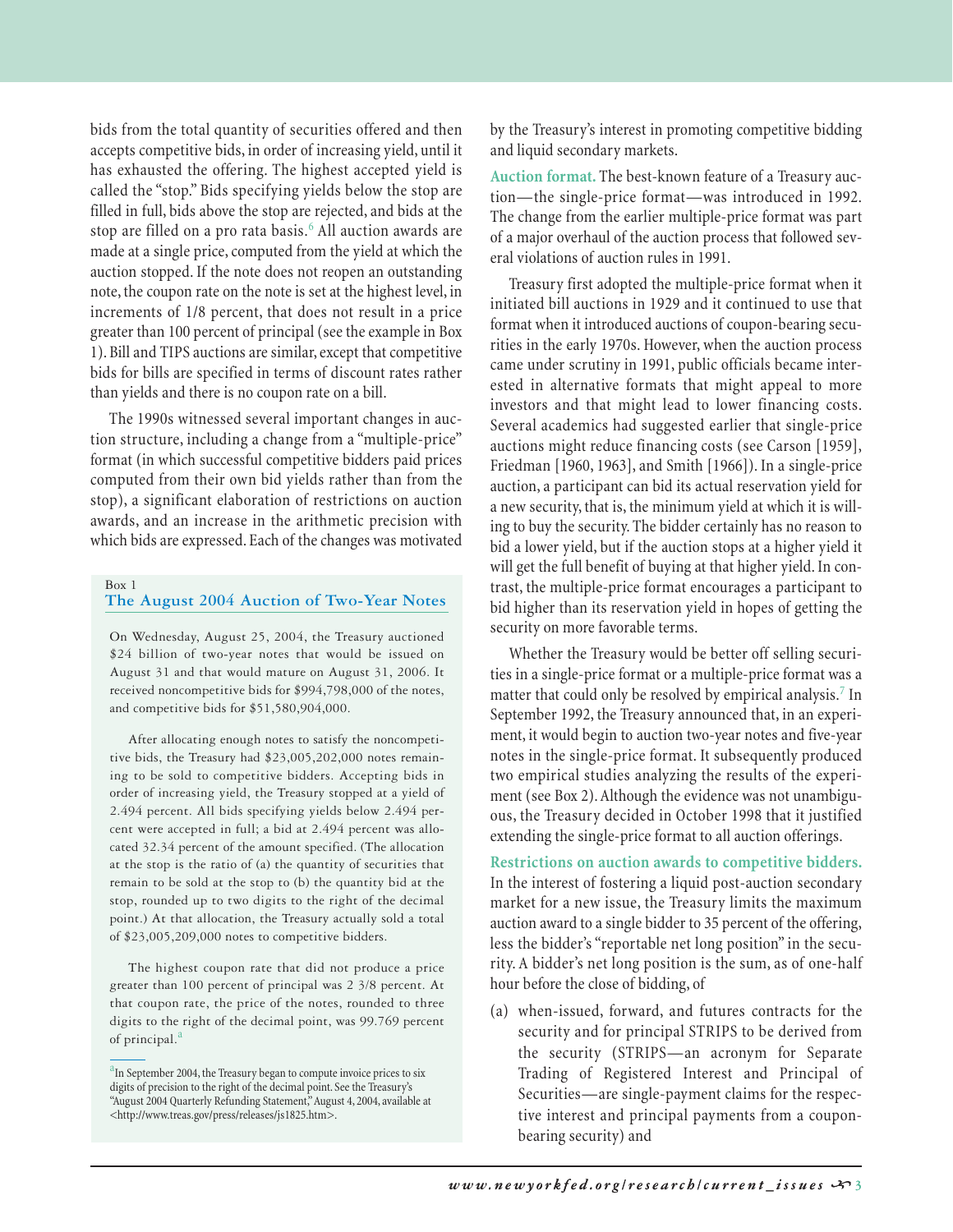#### Box 2 **Treasury Assessments of the Single-Price Auction Format**

The Treasury produced two empirical studies of the results of its experiment with a single-price auction format: Malvey, Archibald, and Flynn (1995) and Malvey and Archibald (1998). The studies calculated—for both single-price and multiple-price auctions—the difference between the auction yield of a security and the yield at which the same security was trading in the when-issued market at the time of the auction. A positive difference indicated that the securities had been auctioned at a yield higher than the one at which they were trading in the when-issued market. For securities auctioned in a multiple-price format, the average difference was statistically significantly greater than zero. For securities auctioned in a single-price format, however, the studies were unable to reject the hypothesis that the average difference was zero. These results suggest that moving to a single-price format would lead to lower financing costs. Nevertheless, the studies were also unable to reject the hypothesis that changing auction formats would leave the average difference unchanged. The apparent inconsistency arose because the differences between auction yields and when-issued yields in single-price auctions were quite volatile. The studies could neither reject the hypothesis that the average difference in single-price auctions was different from zero, nor could they reject the hypothesis that the average difference was different from the (positive) average difference that characterized multiple-price auctions.

The studies also examined whether single-price auctions reduced the concentration of auction awards. The studies found that the single-price format did not materially affect the distribution of awards between dealers and others but that it did lead to a lower concentration of auction awards to the largest dealers.

(b) the excess, if any, of (1) its net holdings of previously issued securities with the same identifying CUSIP number<sup>8</sup> and principal STRIPS derived from such securities over (2) an exclusion amount equal to 35 percent of the aggregate amount of previously issued securities with the same CUSIP number.

A bidder must report its net long position along with its auction bids if the sum of its net long position and its bids exceeds 35 percent of the offering.

Limitations on auction awards go back more than forty years. A limitation was first imposed following an auction of thirteen-week bills in August 1962, when Morgan Guaranty Trust Company bid for half of the bills offered. To avoid a market "disruption," Secretary of the Treasury Douglas

Dillon exercised his right to reject any tender in whole or in part and reduced Morgan's award to 25 percent of the amount offered. He stated that, going forward, no bidder would be awarded more than 25 percent of a bill offering.<sup>9</sup> Limitations on auction awards were subsequently understood to apply to all offerings of marketable Treasury securities.

Limitations on auction awards have been modified several times since 1962 in response to innovations such as futures trading and STRIPS. Box 3 contains a summary of the modifications.

**Limitations on the size of a bid.** Although the maximum *award* to an individual bidder has been limited since 1962, before 1990 there was no limit on the size of a *bid*. Because bids at the stop are filled on a pro rata basis, bidders could get larger awards (subject to the 35 percent limitation) if they bid (at what turned out to be the stop) for more securities. For example, if a dealer wanted \$100 million of a new issue at a yield equal to what the dealer expected would be the stop, the dealer might bid for \$200 million if it expected a 50 percent allotment. Such "strategic" bidding led to individual bids for more securities than were offered in an auction of four-year notes in June 1990.<sup>10</sup>

Strategic bidding by some large auction market participants made competitive bidding riskier and more complicated for other participants. Bidders had to anticipate the likely volume of overbidding; if the expected overbidding did not materialize, they would end up owning more securities than they wanted. In the interest of encouraging broad public participation in its auctions, the Treasury announced in July 1990 that it would limit the total bids by a given participant at a given yield or discount rate to 35 percent of the amount offered to the public.

**Granularity of bidding.** When the Treasury introduced bidding on notes and bonds in terms of yields in 1974, it specified that bids should be expressed to a whole basis point.<sup>11</sup> When it introduced bidding on bills in terms of discount rates in 1983, it made a similar stipulation.<sup>12</sup> Bidding to a whole basis point continued until 1995, when Treasury officials specified that bids on notes and bonds should be expressed to 1/10 of 1 basis point. The greater precision was intended to "increase participation in Treasury auctions and to conform the auctions to market practice for when-issued trading."<sup>13</sup> Officials refined the bidding increment to 1/2 of 1 basis point in late 1997 for regular offerings of thirteen-, twenty-six-, and fifty-two-week bills and in April 2002 for cash management bills, saying that they expected the change "to promote more efficient and aggressive bidding and lead to marginally higher revenue."<sup>14</sup>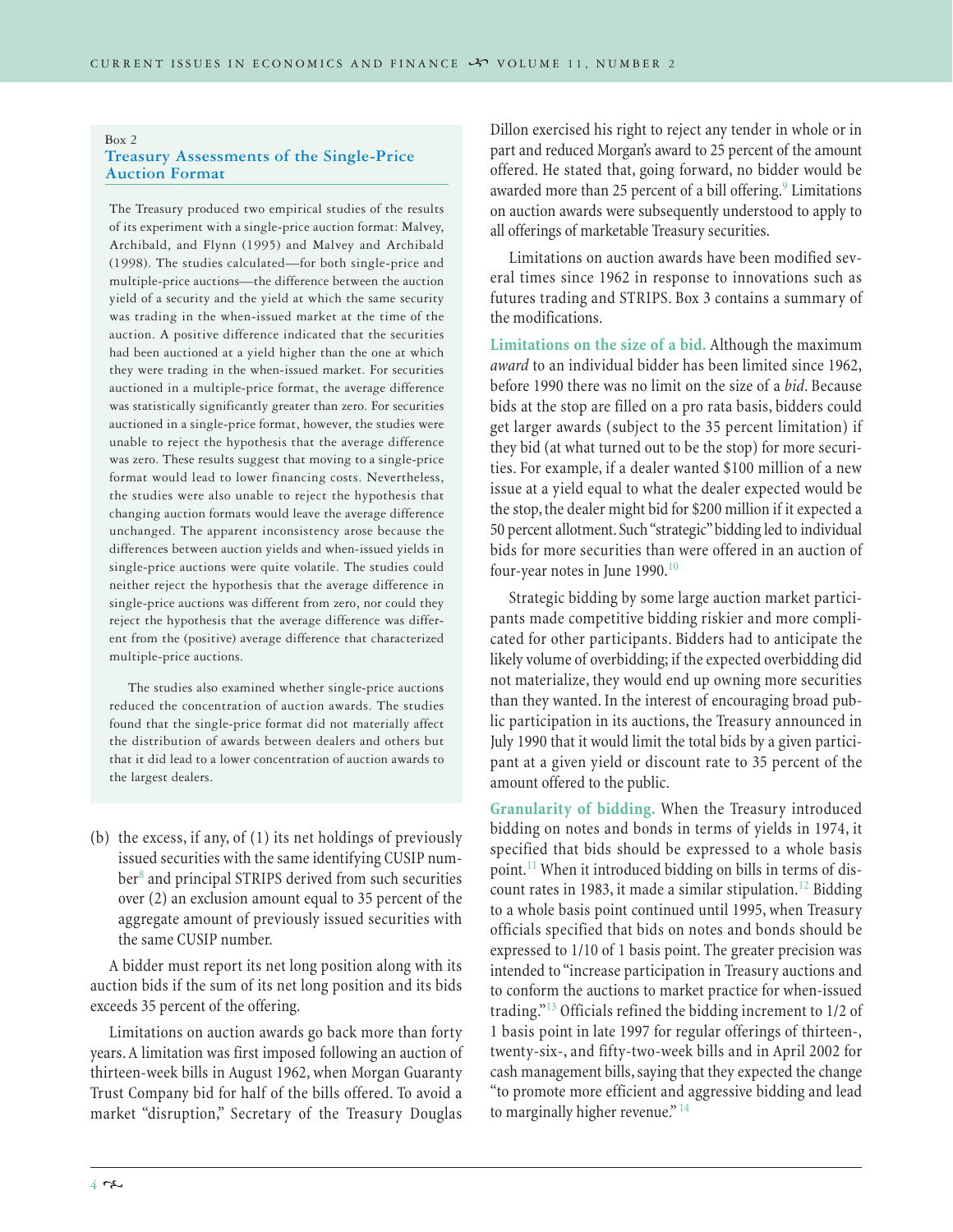## Box 3 **Evolution of Restrictions on Auction Awards**

The limitation on auction awards to a single bidder has been modified several times since it was introduced in 1962. The modifications reflect the emergence of new financial instruments and changes in investor behavior and Treasury debt management practices.

In May 1979, the Treasury reduced the maximum award from 25 percent of the amount offered to 25 percent of the amount sold to public bidders—thereby excluding securities sold to foreign official institutions and to the Federal Reserve System in exchange for maturing securities. Treasury officials made the change because "the proportion of Treasury bill offerings accounted for by the competitive plus noncompetitive award to the public has declined significantly in recent years" and said they expected the change would "broaden the competitiveness of the auction process and contribute to improved distribution of new securities."<sup>a</sup>

Also in May 1979, the Treasury introduced the concept of a net long position to address certain consequences of the growth of when-issued trading and trading in Treasury bill futures contracts. The Treasury was concerned that whenissued contracts and futures contracts on a new bill were such close substitutes for auction awards that a combination of a large award and a concentrated position in when-issued and/or futures contracts could impair the liquidity of postauction secondary market trading. $\frac{b}{c}$  It defined a net long position to include when-issued contracts, bill futures contracts, and net holdings of bills with the same maturity date that had been issued earlier. The maximum award of bills would be reduced (from 25 percent of the amount sold to public bidders) by the bidder's net long position in a bill if that net long position exceeded \$200 million. In 1981, the Treasury extended the deduction for a bidder's net long position to note and bond auctions and relaxed the percentage limitation to 35 percent.

In 1985, following the rapid growth of trading in private sector custodial receipts on individual interest and principal payments on Treasury notes and bonds, the Treasury introduced STRIPS. Because a principal STRIP remains identified with the security from which it was derived, and because STRIPS can be reconstituted into notes and bonds, principal STRIPS created a substitutability problem similar to that created by when-issued contracts and futures contracts. In 1993, the Treasury expanded the definition of a bidder's net long position to include purchase commitments for principal STRIPS to be derived from the security being auctioned as well as holdings of principal STRIPS derived from previously issued securities with the same CUSIP number.

In February 2000, the Treasury announced that it would henceforth issue new five-year and ten-year notes semiannually and that it would reopen each new five- or tenyear note in a smaller offering three months after it was first issued. Because the net long position in a security included holdings of previously issued securities with the same CUSIP number, a bidder with a significant position in earlier issued notes was liable to be limited to an unreasonably low maximum auction award. Suppose, for example, the Treasury sold \$10 billion of a note in an earlier auction and then reopened the note by auctioning another \$8 billion. If an investor held \$2.5 billion of the previous issue, it could not be awarded more than \$300 million of the new issue ( $$0.3$  billion = 35 percent of the  $$8$  billion new offering, less the investor's net long position of \$2.5 billion), even though it would then hold only 15.5 percent of the combined issue (\$2.8 billion = 15.5 percent of \$18 billion). To relax this constraint, the Treasury provided in November 2001 that a bidder had to include in its net long position only those holdings of previously issued securities with the same CUSIP number that were in excess of 35 percent of the total amount of such earlier issued securities. In the example, the investor's holdings of previously issued notes did not exceed 35 percent of the total earlier issue, so it did not have a reportable net long position and could be awarded up to 35 percent (\$2.8 billion) of the new issue.

In light of changes in the size of its auctions, the Treasury has periodically revised the threshold for reporting a net long position. In 1993 it increased the threshold to \$2 billion, in 1997 it reduced the threshold for bills to \$1 billion, and in 2002 it changed the threshold for all securities to 35 percent of the amount offered.

<sup>&</sup>lt;sup>a</sup> Federal Reserve Bank of New York Circular no. 8577, May 23, 1979. In the first auction of thirteen-week bills under the new tighter limits, Treasury offered \$2.9 billion of bills but only \$1.3 billion went to public bidders (Federal Reserve Bank of New York Circular no. 8589, June 20, 1979).

 $^{\rm b}$ Treasury officials stated that they were acting to reduce "the potential for undue concentration of ownership in new issues and to contribute to improved distribution." The decision to act was reached "in conjunction with the joint Treasury/Federal Reserve Board study of futures contracts based on Treasury securities" (see U.S. Department of the Treasury and Federal Reserve System [1979]) and "recognizes the rapid expansion of trading in Treasury bill futures as well as 'when-issued' trading" (Federal Reserve Bank of New York Circular no. 8577, May 23, 1979).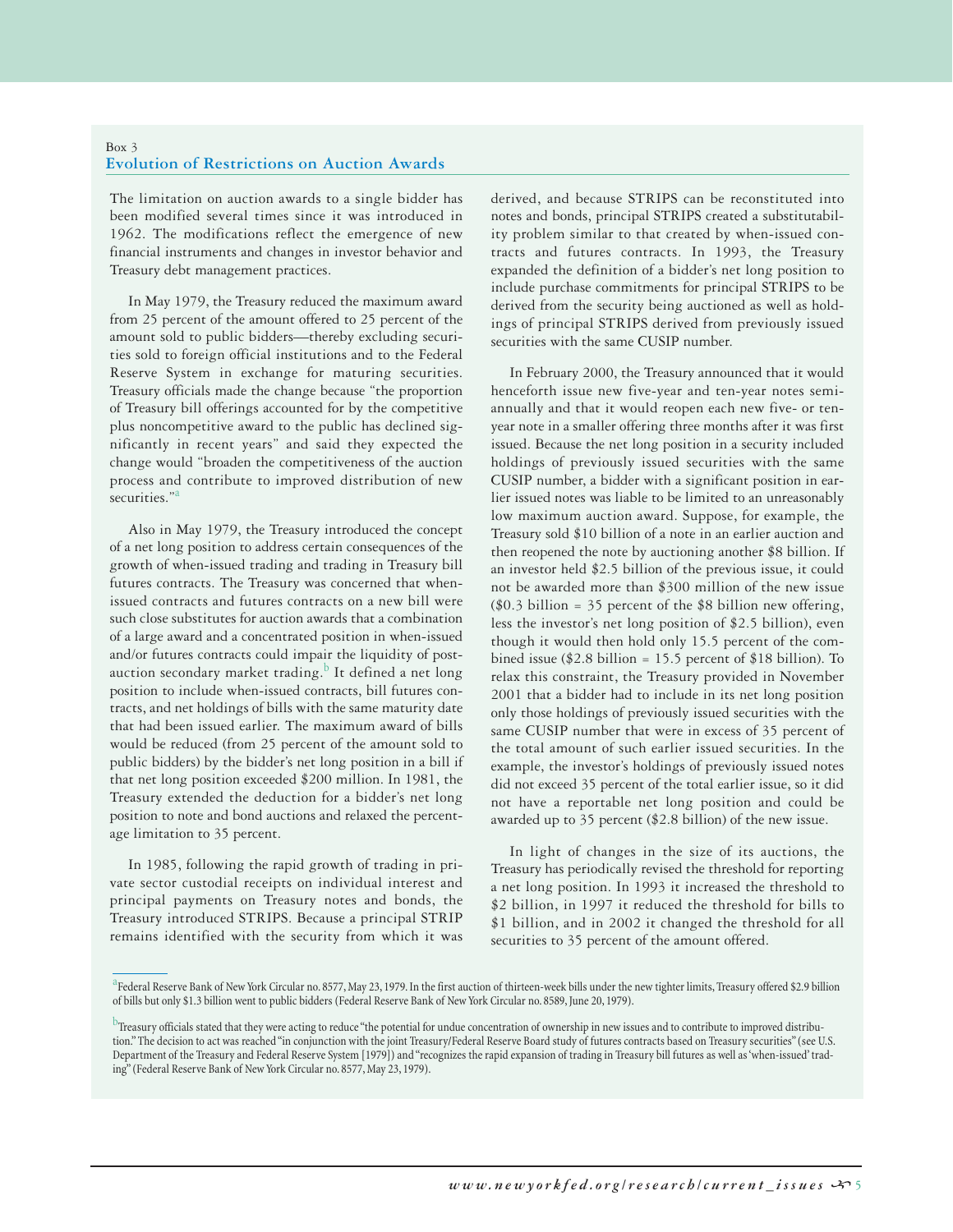# **Auction Infrastructure**

The operational heart of a Treasury auction is a computer application called *TAAPS*® (Treasury Automated Auction Processing System).After the close of noncompetitive bidding, *TAAPS* aggregates the noncompetitive bids and computes the balance of the offering that must be sold to competitive bidders. Once the competitive bidding closes, *TAAPS* ranks the competitive bids in order of increasing yield or discount rate, identifies the stop, and identifies the allocation at the stop. It then prepares a summary data file of the auction results that is made available to news services and a more descriptive text file that is posted on the website of the Treasury Department's Bureau of the Public Debt (<http://www.publicdebt.treas .gov>). News bulletins reporting the results usually appear within two to three minutes of the close of competitive bidding. *TAAPS* subsequently prepares a notice of award for each successful bid, identifying how many securities were awarded and at what price.

Auction market participants submit bids through a communications system called *TAAPSLink*®. Institutions other than primary dealers<sup>15</sup> (including depository institutions, other dealers, and institutional investors) use an Internet version called *TAAPSLink* v1. Primary dealers—which submit the largest volume of bids in almost every auction—use an alternative version called *TAAPSLink* v2. Retail investors with TreasuryDirect accounts submit bids by mail, telephone, and Internet applications that ultimately reach *TAAPS* through *TAAPSLink* v1.

The last decade witnessed striking advances in bid submission, bid processing, and announcement of auction results. Until 1993, bids were submitted on paper forms by mail or in person at the Treasury Department in Washington, D.C., or at a Federal Reserve Bank or Branch. Dealers had a lot to lose if they tendered bids early at prices that failed to reflect a late-developing rally or market pullback, so on auction days they stationed employees in the lobby of the Federal Reserve Bank of New York and relayed bidding instructions over the telephone immediately before the close of bidding. Other large bidders submitted bids through primary dealers acting on their behalf. Bids were processed manually and announcements of auction results frequently came out in mid or late afternoon.<sup>16</sup> These procedures left auction market participants uncertain—for substantial intervals of time—whether they would be awarded securities. The uncertainty may have led them to enter bids at higher yields than they would have if auction results had been announced more promptly.

The introduction of electronic bid submission and bid processing in the 1990s was stimulated by the 1991 violations of Treasury auction rules noted earlier and resulting demands for a faster, more transparent, and more accessible auction process.<sup>17</sup> Electronic processing dramatically reduced the time between the close of bidding and the announcement of results, thus materially reducing bidder risk exposure. In early 2002, the Treasury announced that it intended to release auction results consistently within two minutes of the close of bidding, and in mid-2003 it achieved that goal.<sup>18</sup> Electronic bid submission was a necessary precondition to electronic processing. It also made it operationally feasible for auction market participants other than primary dealers to bid directly (rather than through a dealer) right up to the close of competitive bidding—auction access that the Treasury believes can help maximize the breadth of the auction market.<sup>19</sup>

# **Delivery and Settlement**

The last part of the auction process is delivering new securities to successful bidders and collecting payment. Participating institutional and retail investors take delivery directly from the Treasury. However, the Treasury makes about three-quarters of all auction deliveries to dealers indirectly, through the Fixed Income Clearing Corporation (FICC), a clearing agency registered with the Securities and Exchange Commission that is the central clearing corporation for the Treasury securities market.<sup>20</sup> In 2003, for example, 89 percent of all four-week bills and 67 percent of all ten-year notes were delivered through FICC.

**Direct Deliveries.** The simplest example of a direct delivery occurs when a bidder is a depository institution and requests that awards be credited to its account in the Federal Reserve book-entry system. At 9:15 a.m. on the issue date, the Fed, acting as fiscal agent for the Treasury, credits the institution's account for the new securities, debits the institution's reserve account for the cost of the securities, and transfers the payment to a Treasury account at the Fed.

If an institutional bidder is not a depository institution, it will usually request that securities be delivered pursuant to an "autocharge" agreement with a depository institution that does a custodial business. The agreement provides that the securities will be credited to the custodian's book-entry account and that payment will be collected from the custodian's reserve account. The bidder reimburses the custodian for the cost of the securities, and the custodian credits the securities to the bidder's account on its internal records.

Retail investors that take delivery in their TreasuryDirect accounts commonly pay by check, by a debit entry to a deposit account, or with the proceeds from a maturing security in the same account.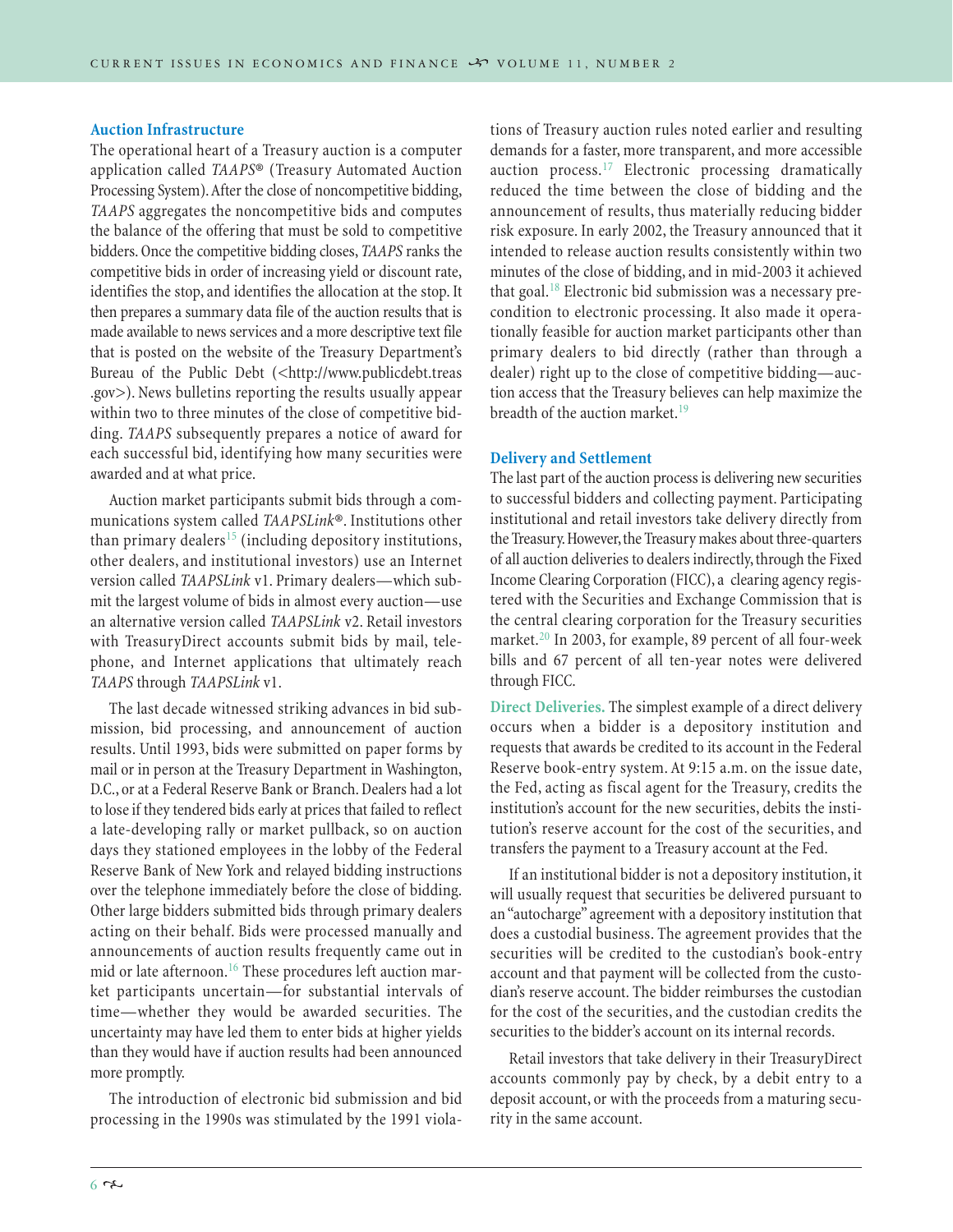**Deliveries through FICC.** FICC was organized in the late 1980s to reduce operational costs and enhance risk management practices in settling secondary market transactions in Treasury and related fixed-income securities. Among other things, FICC nets out confirmed purchases and sales, repurchase agreements, and reverse repurchase agreements<sup>21</sup> between its members and, in a legal process known as "novation," steps in as the buyer from every net seller and the seller to every net buyer. Additionally, FICC marks purchase and sale contracts to current market prices every day to limit the exposure of its members and itself to credit risk.

Before 1994, the Treasury settled an auction award to a dealer that was an FICC member in the same way that it settled an auction award to any other institutional investor: by delivering securities to the dealer's Federal Reserve bookentry account or to the book-entry account of the dealer's custodian. This process was inefficient because in many cases the dealer had already sold some or all of its award in when-issued transactions. Suppose, for example, that dealer A was awarded \$10 million of a new issue and that, in whenissued trading before or after the auction, the dealer sold \$10 million of the same issue to dealer B. On the issue date, the Fed would deliver \$10 million of the security to dealer A, which would then have to go to the trouble and expense of redelivering the security to dealer B.

In 1991, FICC opened discussions with the Treasury and the Federal Reserve to expand its netting, settlement, and risk management services to include auction awards, or "takedowns." The 1992 Joint Report on the Government Securities Market encouraged the effort, noting that "the benefits of netting are greater as more trades are included in the net, because a greater number of receive and deliver obligations are reduced to as small a number as possible" (U.S. Department of the Treasury et al. 1992, p. B-76).

FICC initiated its "auction takedown service" in September 1994. The key idea of the service is that auction awards, when-issued purchases, and the starting legs of reverse repurchase agreements are equivalent for purposes of netting and settlement. Additionally, as shown in the table below, if a new issue reopens an outstanding security, auction awards are also equivalent to conventional purchases of securities with the same CUSIP number, as well as to the closing legs of repurchase agreements. On the issue date, the Fed delivers to FICC securities equal to the aggregate awards of its members. FICC redelivers those securities, along with securities received from members with a net short position, to members with a net long position. Thus, the auction awards lose their separate identities and become part of a consolidated net settlement process.<sup>22</sup>

In addition to enhancing operating efficiency, the auction takedown service has resolved several risk management problems associated with gross settlement of auction awards. First, the unnecessary deliveries to dealers that were not ultimate buyers created risk for FICC because FICC guaranteed settlement of the redeliveries by those dealers. If an "intermediary" dealer became insolvent before redelivering its securities and the price of the securities had risen, FICC, as part of its liquidation of the insolvent dealer's positions, might have to go into the secondary market and buy the securities at a higher price than it would receive upon redelivery. Second, because FICC did not have knowledge of auction awards made to its netting members, it could not guarantee settlement of those awards (as it would for a secondary market trade), thus leaving the Treasury exposed to credit risk. Finally, FICC was unable to assess proper performance guarantees, or margin, on purchasers and sellers, and it could not mark

### **Netting Auction Awards and When-Issued Transactions with Repurchase Agreements**

For netting purposes, FICC treats the settlements associated with the starting leg of a reverse repurchase agreement (in which the lender of funds has to pay money upon delivery of securities from the borrower of funds) and the closing leg of a repurchase agreement (in which the borrower of funds has to pay money upon delivery of securities from the lender of funds) as long positions. Similarly, the settlements associated with repo starting legs and reverse repo closing legs are treated as short positions. The difference between a member's aggregate long position and its aggregate short position is the member's net settlement obligation.

| reopening, transactions in previously issued securities with the   |
|--------------------------------------------------------------------|
|                                                                    |
| Closing legs of reverse repurchase agreements involving previously |
|                                                                    |
|                                                                    |
| Net settlement obligation                                          |
|                                                                    |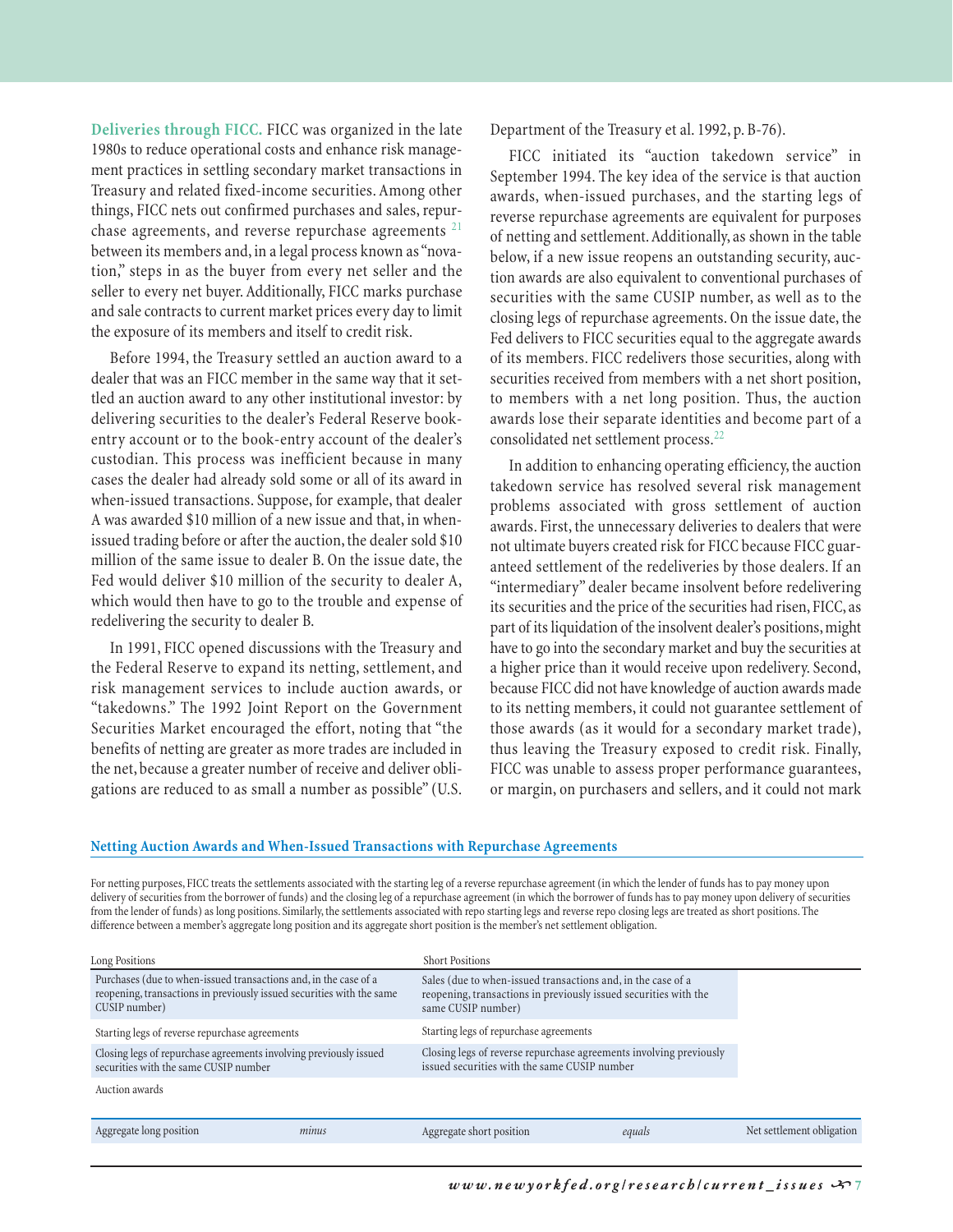their positions to market accurately. For example, if dealer A was awarded \$10 million of a security in an auction and sold \$10 million of the same security in a when-issued transaction to dealer B, FICC viewed dealer A as having a \$10 million net short position and collected margin on that position, whereas in fact the dealer was net flat and posed no settlement risk. The unnecessary margin reduced the dealer's liquidity. The auction takedown service allows FICC to margin and mark dealer positions on a true net basis. However, because the Treasury is not a member of FICC, FICC does not mark the Treasury's sales contracts to market. As explained in the appendix, this feature of the auction takedown service complicates marking procedures for auction awards to FICC members.

#### **Conclusion**

The process of auctioning Treasury securities has changed substantially in the last quarter century. In 1980, whenissued trading was banned, bids were submitted on paper tenders, a multiple-price format was used, results were announced hours after the close of bidding, and securities were delivered to successful bidders regardless of whether or not a bidder was actually a net buyer for settlement on the issue date. Since then, growing confidence in free markets has fostered when-issued trading, improvements in telecommunications and information processing have led to more equitable bidding and faster bid processing, and net settlement has led to cheaper and safer settlements. These adaptations have contributed, individually and collectively, to the goal of minimizing the cost of financing the national debt.

# **Appendix: Marking to Market and Settling Auction Takedowns through FICC**

FICC limits the exposure of its members and itself to credit risk arising from when-issued trading by marking to market when-issued purchase and sale contracts every day until settlement. The appendix box on page 9 shows how the contracts are marked. Note, in particular, the symmetric consequences of price changes: a buyer pays forward margin when the market price falls below the initial contract price (but makes it back by paying a lower invoice price when the seller delivers the securities) and a seller pays forward margin when the market price rises above the initial contract price (but makes it back by receiving a higher invoice price when delivering the securities).

Because the U.S. Treasury is not a member of FICC, its sale contracts to FICC members are not marked to market and it neither makes nor receives forward margin payments. This feature of the auction takedown service leads to more complicated margining procedures for auction awards to FICC members. To appreciate some of the complexities, consider two cases similar to those described in the appendix box, except that the seller is the Treasury instead of a dealer.

#### **Auction Takedowns**

Suppose dealer X receives an auction award at a price of \$100. Following novation, the Treasury will be obligated to deliver the security to FICC at a price of \$100 and FICC will be obligated to deliver the security to X at the same price:

| Treasury | @\$100 | <b>FICC</b> | @\$100 | Dealer X |
|----------|--------|-------------|--------|----------|
|          |        |             |        |          |

If the price of the security falls to \$95 following the auction, X (the buyer) pays \$5 forward margin to FICC and FICC marks the settlement price on X's purchase contract to \$95. However, FICC does not revise the settlement price on the Treasury's sale contract and it does not pay the \$5 to the Treasury. Instead, it invests the \$5. This leaves the contracts as



At 9:15 a.m. on the issue date, the Fed delivers the security to FICC against payment of \$100. FICC redelivers the security to X against payment of the same amount and issues a \$5 "delivery differential credit" to X. (Invoicing X \$100 instead of \$95 is important because the higher invoice price paid by X provides FICC with the cash needed to pay the Treasury. FICC always redelivers securities received from the Treasury at the higher of the auction price and the current market price to avoid liquidity strains.) Before 11 a.m. on the same day, FICC uses the \$5 received earlier from X to pay off the delivery differential credit. This leaves X as a buyer of the new issue at a net price of  $$100 ($100 = $100$  paid upon delivery of the security, plus \$5 forward margin paid when the market price of the security fell from \$100 to \$95, less \$5 received in satisfaction of the delivery differential credit).

If the price of the security rises from \$100 to \$105 following the auction, FICC marks the settlement price on X's purchase contract to \$105. However, because it does not collect any forward margin from the Treasury, it does not have \$5 in cash to compensate X for the increase in the invoice price. In lieu of cash, FICC issues X a \$5 delivery differential credit. This leaves the contracts as

| <b>Treasury</b> | @\$100 | <b>FICC</b> | @\$105 | Dealer X |
|-----------------|--------|-------------|--------|----------|
|                 |        |             |        |          |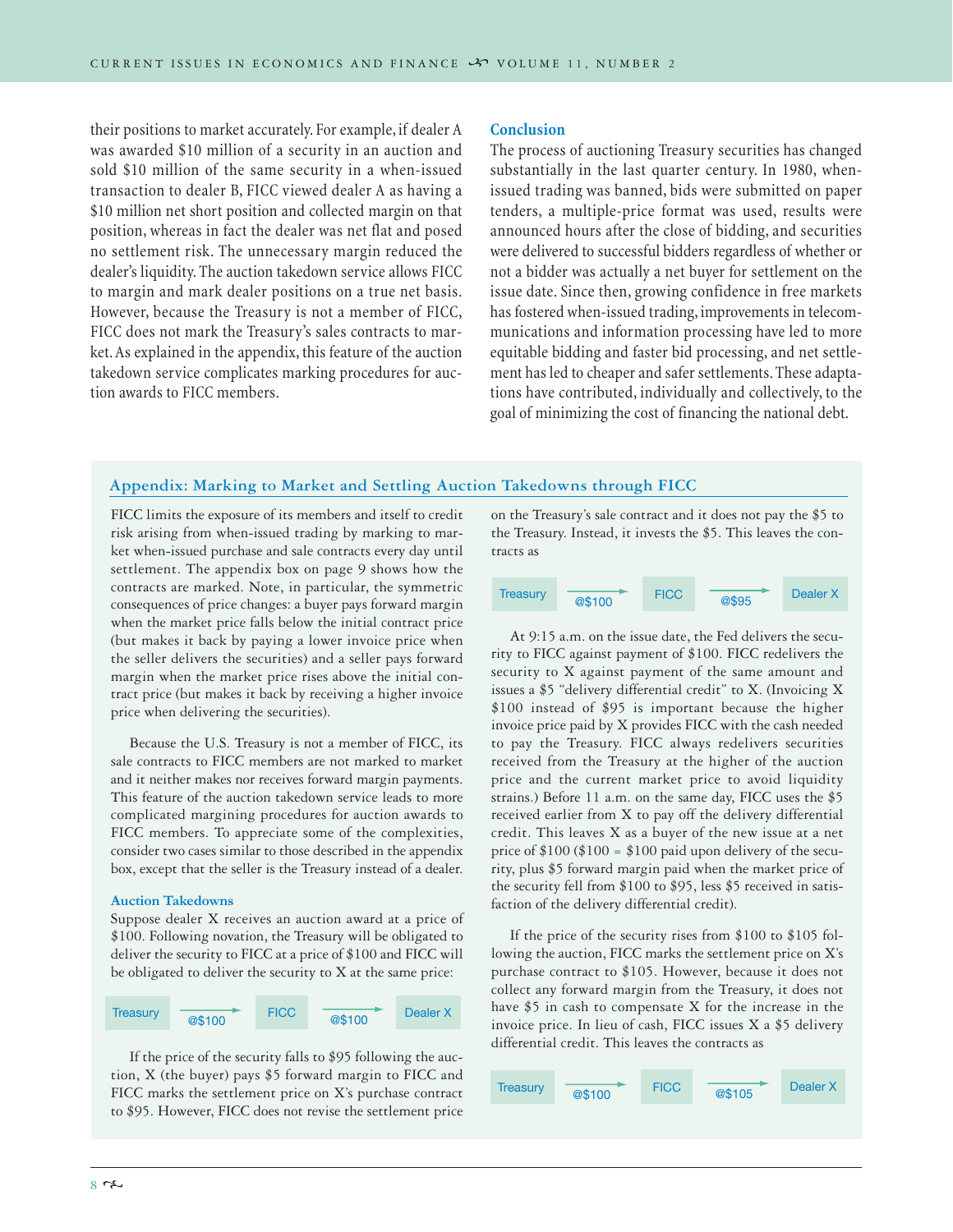#### **Marking to Market and Settling a When-Issued Trade between Two FICC Members**

Suppose initially that dealer A agrees to sell a security to dealer B in a when-issued transaction at a price of \$100. Following novation of the trade, A will be obligated to deliver the security to FICC at a price of \$100 and FICC will be obligated to deliver the security to B at the same price:

| Dealer A | @\$100 | <b>FICC</b> | @\$100 | Dealer B |
|----------|--------|-------------|--------|----------|
|----------|--------|-------------|--------|----------|

Suppose first that the price of the security falls to \$95 in subsequent when-issued trading. Dealer B then pays \$5 forward margin to FICC, FICC pays \$5 to A, and the settlement prices on A's sale contract and B's purchase contract are marked to \$95. On the issue date of the security, A delivers the security to FICC against payment of \$95 and FICC redelivers the security to B against payment of the same amount. Between the delivery payment and the earlier forward margin payment, B pays a total of \$100 and A receives a total of \$100.

Suppose alternatively that the price of the security rises to \$105 after the initial transaction between A and B. Dealer A then pays \$5 forward margin to FICC, FICC pays \$5 to B, and the settlement prices on the contracts are marked from \$100 to \$105. On the issue date of the new security, A delivers the security to FICC against payment of \$105 and FICC redelivers the security to B against payment of the same amount. Between the delivery payment and the earlier margin payment, B pays a total of \$100 and A receives a total of \$100.

At 9:15 a.m. on the issue date, the Fed delivers the security to FICC against payment of \$100 and FICC redelivers the security to X against payment of \$105. Later in the morning, FICC pays off the delivery differential credit issued earlier to X with the difference between what X paid to FICC (\$105) and what FICC paid to the Treasury (\$100).

**Integrating When-Issued Trades with Auction Takedowns** One of the important benefits of FICC's auction takedown service is that, as shown in Table 1, it integrates settlement obligations arising out of interdealer when-issued trading with dealer auction takedowns. This integration introduces further complexities into the process of marking dealer commitments to market.

Suppose that dealer X receives an auction award for a security at a price of \$100 and that the price of the security falls to \$95 following the auction. After X has paid \$5 forward margin to FICC and FICC has invested the \$5 and

marked the settlement price on X's purchase contract to \$95, the contracts involving the Treasury, FICC, and X are



Suppose that X now agrees to sell the security to dealer Y in a when-issued transaction at a price of \$95. Y replaces X as the buyer from FICC, leaving X with no net settlement obligation. If the market price of the security falls further, to \$92, Y (the new buyer) pays \$3 forward margin to FICC and FICC marks the settlement price on Y's purchase contract to \$92. As before, FICC does not revise the settlement price on the Treasury's sale contract and it does not pay the \$3 to the Treasury. Instead, it invests the \$3. This leaves the contracts as



At 9:15 a.m. on the issue date, the Fed delivers the security to FICC against payment of \$100. FICC redelivers the security to Y against payment of the same amount and issues Y an \$8 delivery differential credit. Later in the morning, FICC uses the \$5 received from X and the \$3 received from Y to pay off the delivery differential credit issued to Y. This leaves Y as a net buyer of the new issue at a price of \$95 (\$95 = \$100 paid upon delivery of the security, plus \$3 forward margin paid when the market price of the issue fell from \$95 to \$92, less \$8 received in satisfaction of the delivery differential credit).

Suppose alternatively that dealer X receives an auction award for a security at a price of \$100 and that the price of the security rises to \$105 following the auction. After FICC has marked the settlement price on X's purchase contract to \$105 and issued a \$5 delivery differential credit to X, the contracts involving the Treasury, FICC, and X are



Suppose that X now agrees to sell the security to dealer Y in a when-issued transaction at a price of \$105. Y replaces X as the buyer from FICC. If the market price of the security rises further, to \$108, X (the original auction buyer and the seller to Y on the when-issued contract) pays \$3 forward margin to FICC and receives an additional \$3 delivery differential credit. (X pays forward margin on its when-issued sale to Y for the same reason that, in the appendix box, A pays forward margin on its when-issued sale to B when the price of the security rises. X does not receive \$3 forward margin on its purchase contract because that contract was with the Treasury. Instead, it receives an additional \$3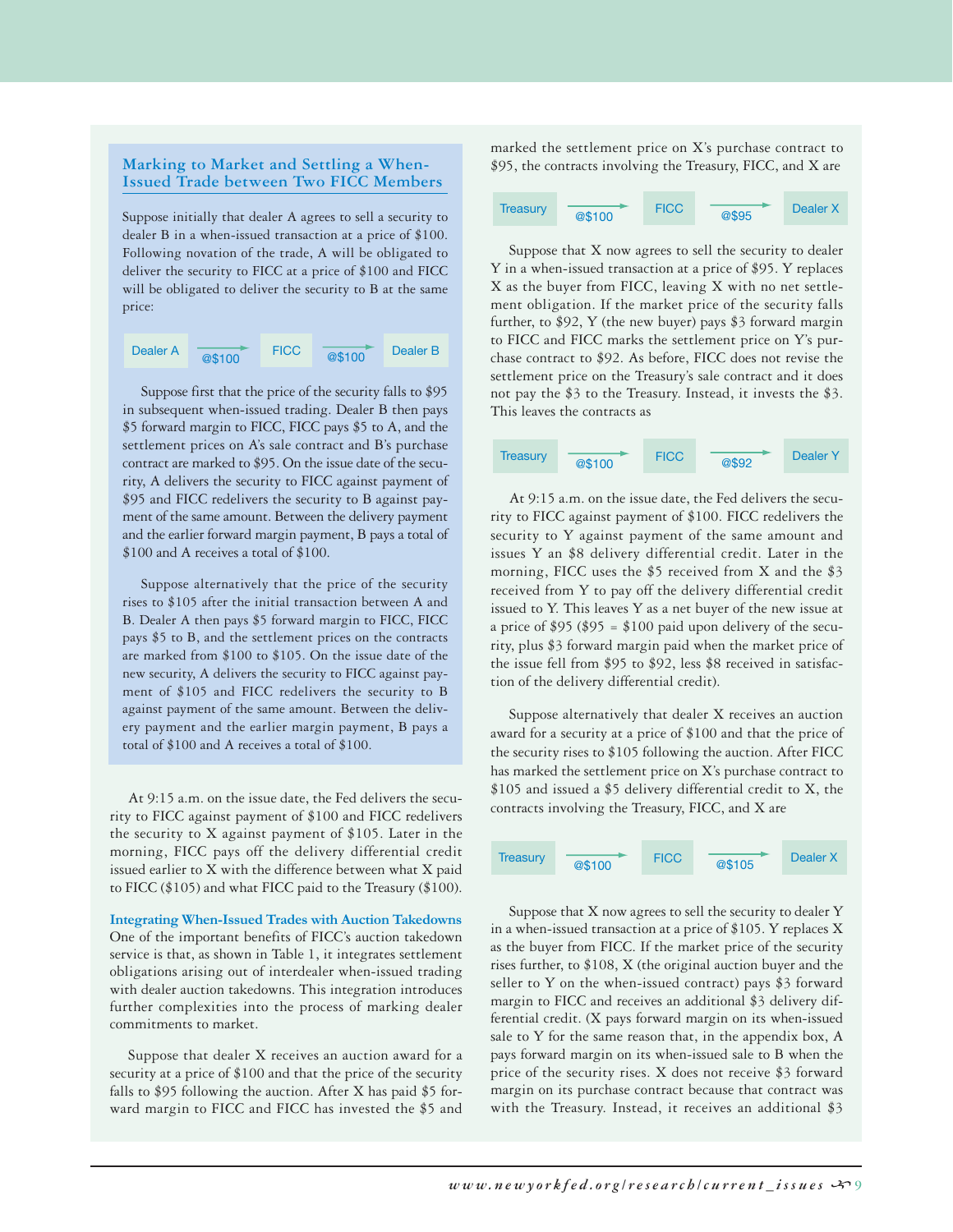delivery differential credit.) FICC pays the \$3 (received from X) to Y and marks the settlement price on Y's purchase contract to \$108. This leaves the contracts as



**Notes**

*The authors thank Lori Santamorena, Director, and Chuck Andreatta, Associate Director, Government Securities Regulations Staff, U.S. Department of the Treasury; and Anne Blank and John Lilly, Financial Systems Analysts, Office of Financing, U.S. Department of the Treasury, for their substantial contributions to this article. The authors are also grateful to Anne Baum, David Buckmaster, David Cosgrove, Oliver Giannotti, Marc Golin, Don Hammond, Michael Sunner, and Rachel Tyler for assistance in researching this paper and for helpful comments on earlier drafts.*

1. Under Secretary of the Treasury Peter Fisher identified lowest cost over time as the goal of Treasury debt management in a speech on March 14, 2002, available at <http://www.treas. gov/press/releases/po1098.htm>.

2. Assistant Secretary for Financial Markets Brian Roseboro observed that secondary market liquidity is important because it encourages "more aggressive bidding in the primary market" ("A Review of Treasury's Debt Management Policy," June 3, 2002, available at <http://www.treas.gov/ press/releases/po3149.htm>.)

3. Beginning with the first auction of Treasury notes in 1970, the Treasury restricted pre-auction when-issued trading in coupon-bearing securities (Garbade 2004, pp. 38-9). The Treasury removed the restriction in 1975 when it revised the boilerplate language of its offering circulars to eliminate "obsolete" provisions, but reimposed the restriction in 1977 after concluding that whenissued trading "does not contribute to the efficient marketing of new . . . issues and may, in fact, facilitate undesirable speculative activity" (Federal Reserve Bank of New York Circular no. 8147, July 15, 1977). Greater volatility of interest rates after October 1979 and a growing federal deficit led the Treasury to lift the ban a second time in 1981. On this occasion, the Treasury characterized the restriction as "an unnecessary regulation which is believed to hinder the efficient adjustment of market prices" (Federal Reserve Bank of New York Circular no. 9128, August 17, 1981).

4. Treasury auction rules appear in the Uniform Offering Circular (Code of Federal Regulations, title 31, part 356, "Sale and Issue of Marketable Book-Entry Treasury Bills, Notes, and Bonds").

5. All times in this article are eastern times.

6. However, a competitive bidder is limited to an award of no more than 35 percent of the total amount offered less, as described in more detail below, the bidder's reportable net long position in the security.

7. See U.S. Department of the Treasury et al. (1992, p. 14). The Treasury used a single-price format to auction long-term bonds on six occasions in 1973 and 1974, but switched to a multiple-price format in August 1974; it did not state publicly the reason for the change. In 1982, Mark Stalnecker, the Deputy Assistant Secretary for Federal Finance, testified before the House Subcommittee on Domestic Monetary Policy that it "did not appear that there were significant cost savings . . . , so that after selling six securities [with the single-price auction format] with mixed results we ended that experiment" (U.S. House 1982, p. 24). A decade later, Jack Bennett, who had been the Under

At 9:15 a.m. on the issue date, the Fed delivers the security to FICC against payment of \$100 and FICC redelivers the security to Y against payment of \$108. Later in the morning, FICC uses the difference between what Y paid to FICC (\$108) and what FICC paid to the Treasury (\$100) to

Secretary for Monetary Affairs in August 1974, recalled that "the Secretary of the Treasury at that time, William E. Simon, made the decision to discontinue the [single-price format] as a result of his judgment, based on his extensive experience in the market for Treasury securities, that the [single-price format] would bring in fewer dollars to the Treasury" (U.S. House 1991, p. 409). Simon (1994b) examines whether the Treasury received more aggressive bids in the six single-price auctions or the ten multiple-price auctions of long-term bonds held between February 1973 and August 1976.

8. CUSIP (Committee on Uniform Securities Identification Procedures) numbers uniquely identify and distinguish most publicly traded securities, including corporate stocks and bonds, municipal bonds, and U.S. government securities.

9. See "Effort to Corner U.S. Bills Hinted," *New York Times*, August 29, 1962, p. 35; "Morgan Guaranty Denies Move to Corner 91-Day-Bill Auction," *New York Times,* August 30, 1962, p. 37; and "Demand Is Heavy for 91-Day Bills," *New York Times*, September 2, 1962, sec. 3, p. 1.

10. See "Unfillable Bids Flood Auction of 7-Year Notes,"*Wall Street Journal,* July 12, 1990, p. C1; and "Treasury's Rule Upsets Note Sale,"*New York Times*, July 12, 1990, p. D1.

11. Federal Reserve Bank of New York Circular no. 7456, September 16, 1974. The Treasury changed the bidding method for notes and bonds from prices to yields to limit the likelihood of a failed auction (Garbade 2004, p. 39).

12. Federal Reserve Bank of New York Circular no. 9480, April 13, 1983. The Treasury changed the bidding method for bills from prices to discount rates "to conform the bidding in Treasury bill auctions to market pricing conventions and simplify the submission of tenders" ("Treasury Bill Auctions to Use New Bidding Method Effective April 18, 1983," *Treasury News*, March 15, 1983).

13. "Treasury Modifies Competitive Bidding Requirement for Notes and Bonds," *Treasury Bulletin*, June 1995, p. 33.

14. "Treasury Is Altering Format of Bill Auctions,"*Wall Street Journal*,August 13, 1997, p. C21.

15. Primary dealers are dealers who have a trading relationship with the Federal Reserve Bank of New York. Information on the primary dealer program is available at <http://www.newyorkfed.org/markets/primarydealers.html>.

16. Before 1984, results were generally announced more than two and a half hours after the close of bidding. By the early 1990s, results were typically announced about an hour after the close. See Cammack (1991, Figure 1), Simon (1994a, p. 46), and Nyborg and Sundaresan (1996, p. 71).

17. U.S. Department of the Treasury et al. (1992, p. 13).

18. "Remarks by Peter R. Fisher, Under Secretary of the Treasury for Domestic Finance, before the Bond Market Association Legal and Compliance Conference," January 8, 2002, available at <http://www.treas.gov/press/releases/po906.htm>; "August 2003 Quarterly Refunding Statement," July 30, 2003, available at <http://www.treas.gov/press/releases/js581.htm>.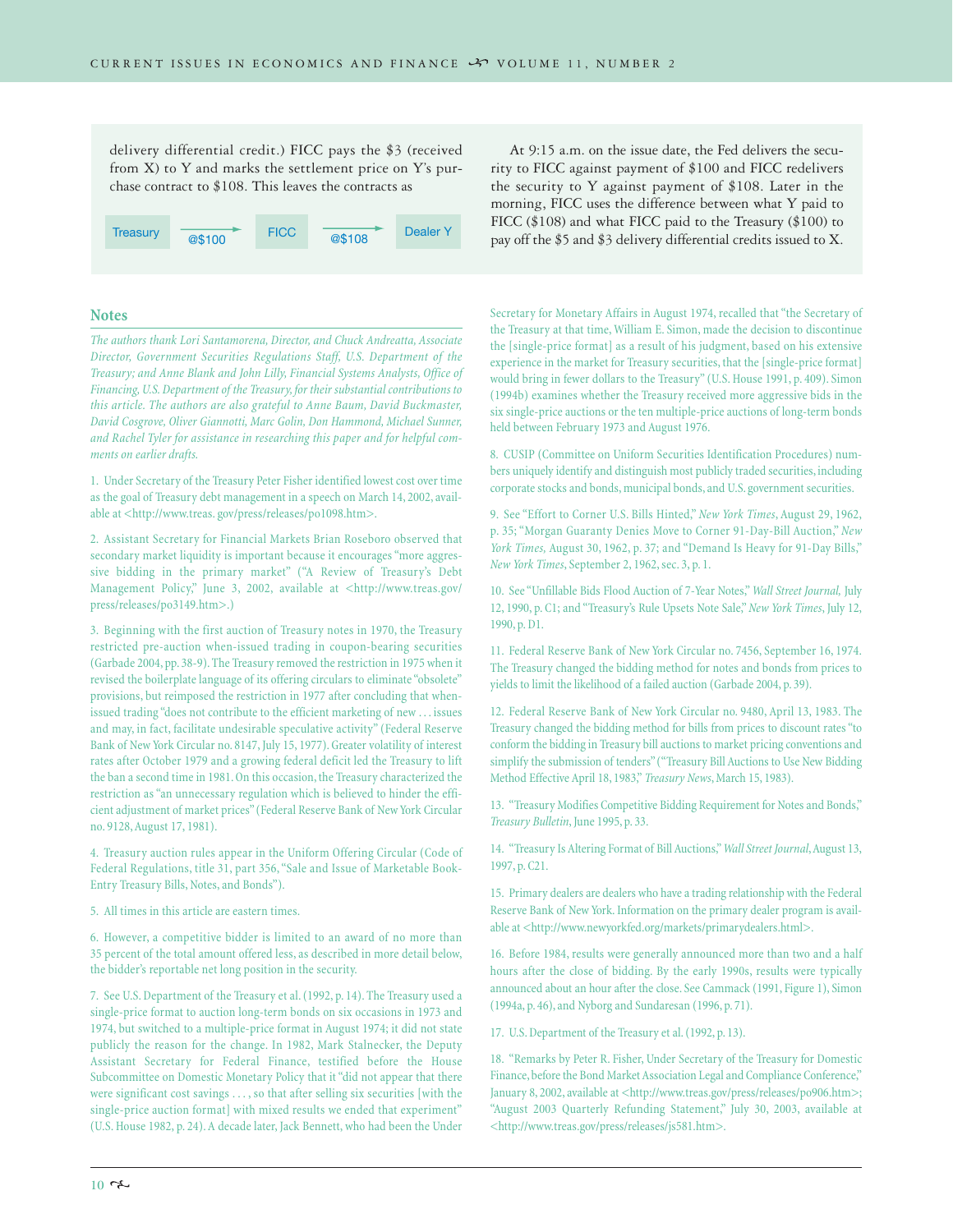19. "Remarks of Under Secretary of the Treasury Peter R. Fisher to the Council of Institutional Investors," March 25, 2002, available at <http://www.treas . gov/press/releases/po2031.htm>.

20. FICC is a subsidiary of the Depository Trust & Clearing Corporation and has two divisions—the Government Securities Division (formerly the Government Securities Clearing Corporation) and the Mortgage-Backed Securities Division (formerly the Mortgage-Backed Securities Clearing Corporation). In this article, "FICC" refers only to the Government Securities Division of FICC.

21. A repurchase agreement involves two separate but related transactions: an agreement by the "seller" to transfer securities in exchange for cash to the "buyer," and a simultaneous agreement by the seller to repurchase the same or equivalent securities from the buyer for a specified price at a specified later date. Market participants discuss repurchase agreements using two additional phrases—"repo" and "reverse repo." A repurchase agreement from the seller's viewpoint is a repo. Thus, the repo party is effectively borrowing money and lending securities. A repurchase agreement from the buyer's viewpoint is a reverse repo. The reverse repo party is effectively lending money and borrowing securities.

22. The auction takedown service has two limitations: it does not cover purchases by a dealer acting as an agent for a customer, and it does not encompass securities (such as some cash management bills) that are issued on the auction date. It should also be noted that the takedown service nets out dealer sales only to participating netting members, so dealers still have to redeliver securities to settle when-issued sales to nonmembers.

#### **References**

- Cammack, Elizabeth. 1991."Evidence on Bidding Strategies and the Information in Treasury Bill Auctions." *Journal of Political Economy* 99, no. 1 (February): 100-30.
- Carson, Deane. 1959."Treasury Open Market Operations." *Review of Economics and Statistics* 41, no. 4 (November): 438-42.
- Friedman, Milton. 1960. *A Program for Monetary Stability*. New York: Fordham University Press.
	- -. 1963. "Price Determination in the United States Treasury Bill Market: A Comment."*Review of Economics and Statistics* 45, no. 3 (August): 318-20.
- Garbade, Kenneth. 2004."The Institutionalization of Treasury Note and Bond Auctions, 1970-75." Federal Reserve Bank of New York *Economic Policy Review* 10, no. 1 (May): 29-45.
- Malvey, Paul, and Christine Archibald. 1998."Uniform-Price Auctions: Update of the Treasury Experience." U.S. Department of the Treasury, Office of Market Finance.
- Malvey, Paul, Christine Archibald, and Sean Flynn. 1995. "Uniform-Price Auctions: Evaluation of the Treasury Experience." U.S. Department of the Treasury, Office of Market Finance.
- Nyborg, Kjell, and Suresh Sundaresan. 1996. "Discriminatory versus Uniform Treasury Auctions: Evidence from When-Issued Transactions."*Journal of Financial Economics* 42, no. 1 (September): 63-104.
- Simon, David. 1994a."Markups, Quantity Risk, and Bidding Strategies at Treasury Coupon Auctions."*Journal of Financial Economics* 35, no. 1 (February): 43-62.
- -. 1994b. "The Treasury's Experiment with Single-Price Auctions in the Mid-1070s: Winner's or Taxpayer's Curse?" *Review of Economics and Statistics* 76, no. 4 (November): 754-60.
- Smith, Vernon. 1966."Bidding Theory and the Treasury Bill Auction: Does Price Discrimination Increase Bill Prices?" *Review of Economics and Statistics* 48, no. 2 (May): 141-6.
- U.S. Department of the Treasury and Federal Reserve System. 1979."Treasury/ Federal Reserve Study of Treasury Futures Markets." U.S. Department of the Treasury and Federal Reserve System.
- U.S. Department of the Treasury, Securities and Exchange Commission, and Board of Governors of the Federal Reserve System. 1992. *Joint Report on the Government Securities Market*. U.S. Government Printing Office: Washington, D.C.
- U.S. House. Committee on Banking, Finance, and Urban Affairs. 1982. *Problems Associated with Federal Debt Management: Hearings before the Subcommittee on Domestic Monetary Policy of the Committee on Banking, Finance, and Urban Affairs*. 97th Cong., 2nd sess., March 23 and 24.
- U.S. House. Committee on Banking, Housing, and Urban Affairs. 1991. *The Activities of Salomon Brothers, Inc. in Treasury Bond Auctions: Hearings before the Subcommittee on Securities of the Committee on Banking, Housing, and Urban Affairs*. 102nd Cong., 1st sess., September 11 and 12.

#### **About the Authors**

Kenneth D. Garbade is a vice president in the Capital Markets Function of the Research and Statistics Group; Jeffrey F. Ingber is general manager, DTCC Fixed Income Group.

*Current Issues in Economics and Finance* is published by the Research and Statistics Group of the Federal Reserve Bank of New York. Dorothy Meadow Sobol is the editor.

*The views expressed in this article are those of the authors and do not necessarily reflect the position of the Federal Reserve Bank of New York, the Federal Reserve System, the U.S. Department of the Treasury, or the Depository Trust & Clearing Corporation.*